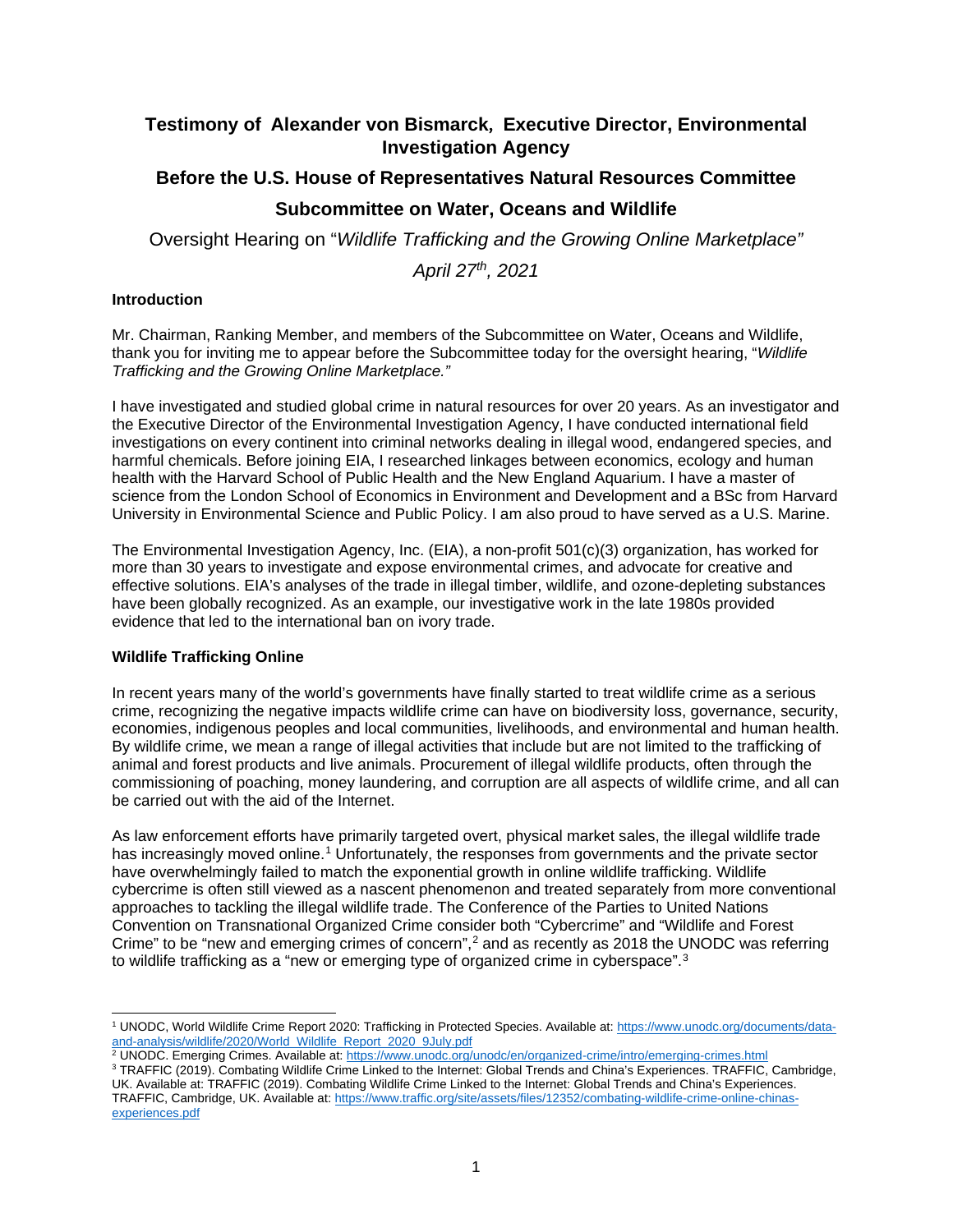The internet-enabled trade environment provides many advantages to those engaged in wildlife crime. Traffickers, brokers, and retailers can more easily conceal their identities, advertise products to a large, and often international, consumer base, and quickly process secure payments for their products. Raw wildlife products, such as rhino horns, elephant ivory tusks, tiger bones, and pangolin scales, worked as well as manufactured products, such as carvings, jewelry, medicine, and live animals are all trafficked online. Even plots of the Amazon rainforest, including protected areas and land belonging to indigenous peoples like the Uru Eu Wau Wau, are being illegally sold online.[4](#page-1-0) A recent BBC investigation found that land grabbers are using Facebook Marketplace to sell plots of land in the Brazilian Amazon, without legal title to the land. More often than not the land ends up being used as cattle pasture. Much of the deforestation in the Amazon is being driven by illegal land speculation and cattle ranching, with international markets – including the United States – contributing to the problem by importing products such as beef and leather from Brazil with no questions asked. In response to the investigation, Facebook declined to halt land sales on its platform, saying the task of determining what is legal or illegal should be left to local authorities.

Messaging apps are used to negotiate trade deals and communicate other sensitive information, such as bank account details and sending Bills of Lading. Online payment applications and mobile banking tools allow for quick and secure processing of payments for illegal wildlife products. The use of courier companies to ship wildlife products to end-use consumers has grown in tandem with the illegal online trade in wildlife products. Courier companies often fail to adequately implement security screening procedures to detect illegal wildlife products and their staff have been caught working with wildlife traffickers to facilitate deliveries of illegal products by ensuring packages bypass security screening.<sup>[5](#page-1-1)</sup>

A significant proportion of wildlife trafficking conducted online takes place on social media sites, although illegal and illicit trade in wildlife also occurs on e-commerce platforms and on websites offering traditional medicine products.<sup>[6](#page-1-2)</sup> On social media platforms traffickers can join groups, channels, and other similar networking hubs where buyers and sellers can conduct business. Algorithms facilitate new connections between and among sellers and buyers by directing them to groups and pages dedicated to wildlife sales based on a user's activity history.<sup>[7](#page-1-3)</sup>

#### **Challenges in Policing Wildlife Trafficking Online**

The proliferation of wildlife crime online presents a host of challenges for law enforcement. The massive scale of the problem, exemplified by the sheer number of accounts engaged in the illegal wildlife trade and vast amount and variety of wildlife specimens advertised for sale, presents immense challenges for law enforcement agencies working to gather information, process it into intelligence, and conduct investigations. As far back as 2010, the U.S. Fish and Wildlife Service (FWS) described how it was simply not feasible for law enforcement agencies to police every single illegal wildlife trade post because: "The volume of trade is too large, the turnaround too rapid, the scope of the Web too extensive, the global array of laws too varied and complex, and the enforcement resources needed to massive for such an undertaking."[8](#page-1-4) These law enforcement obstacles to addressing online wildlife crime described by the FWS more than a decade ago are all still relevant today.

<span id="page-1-0"></span><sup>4</sup> Fellet, J. and Pamment, C. (2021). Amazon rainforest plots sold via Facebook Marketplace ads. *BBC.* Available at: <https://www.bbc.com/news/technology-56168844>

<span id="page-1-1"></span> $\frac{1}{5}$  Ibid.

<span id="page-1-2"></span><sup>6</sup> TRAFFIC. (2015). Moving Targets: Tracking Online Sales Of Illegal Wildlife Products in China. Available at: [https://www.traffic.org/site/assets/files/2536/moving\\_targets\\_china-monitoring-report.pdf](https://www.traffic.org/site/assets/files/2536/moving_targets_china-monitoring-report.pdf) ; EIA. (2020). Bitter Pill to Swallow: China's flagrant trade in leopard bone products. Available at[: https://eia-international.org/report/bitter-pill-to-swallow-chinas-flagrant-trade-in](https://eia-international.org/report/bitter-pill-to-swallow-chinas-flagrant-trade-in-leopard-bone-products/)[leopard-bone-products/](https://eia-international.org/report/bitter-pill-to-swallow-chinas-flagrant-trade-in-leopard-bone-products/)

<span id="page-1-3"></span> $7$  ACCO. (2020). Two Clicks Away: Wildlife Sales on Facebook. Available at:

[https://static1.squarespace.com/static/5e3a7fb845f8c668df48d437/t/5f8d9d26b6b09842cbd7eca7/1603116334186/ACCO+2+Clicks](https://static1.squarespace.com/static/5e3a7fb845f8c668df48d437/t/5f8d9d26b6b09842cbd7eca7/1603116334186/ACCO+2+Clicks+Away+Wildlife+Sales+on+Facebook+Oct+2020+FINAL.pdf) [+Away+Wildlife+Sales+on+Facebook+Oct+2020+FINAL.pdf](https://static1.squarespace.com/static/5e3a7fb845f8c668df48d437/t/5f8d9d26b6b09842cbd7eca7/1603116334186/ACCO+2+Clicks+Away+Wildlife+Sales+on+Facebook+Oct+2020+FINAL.pdf)

<span id="page-1-4"></span><sup>&</sup>lt;sup>8</sup> CITES World Newsletter. 2010. Untangling the Net: U.S. Fish and Wildlife Service Efforts to Target Internet Wildlife Trafficking. Available at:<https://cites.org/eng/news/world/19/4.php>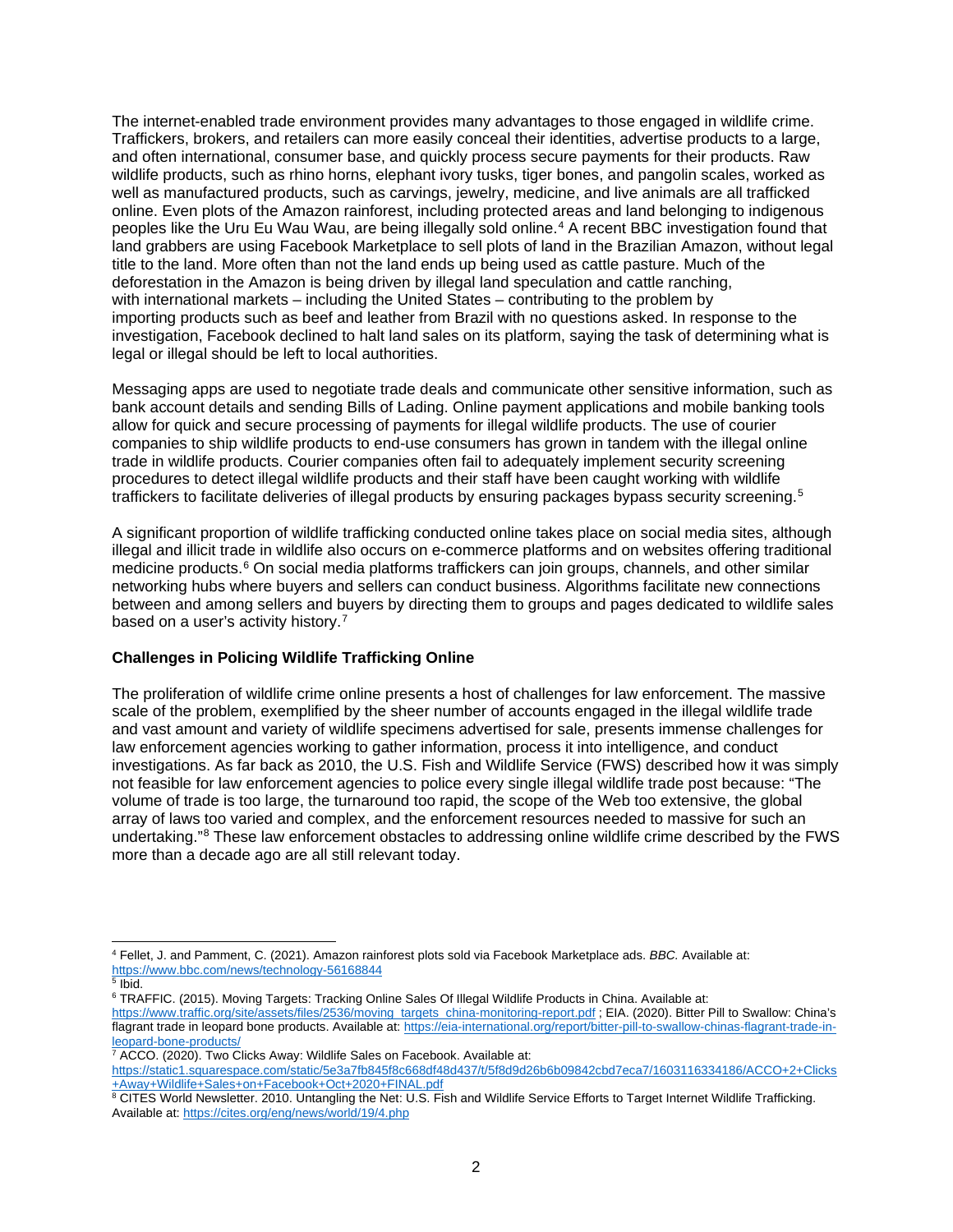While most countries have legislation in place that prohibits trade in threatened species, very few have implemented laws that specifically address the trade of wildlife online.<sup>[9](#page-2-0)</sup> China is a notable exception. China's Wildlife Protection Law (WPL) specifically prohibits the illegal trade in wildlife on internet trading platforms. The WPL also makes it a criminal offense to publish any advertisements for illegal wildlife products, including advertisements published online.[10](#page-2-1) According to Legal Atlas, as of July 2018 only six other countries had enacted legislation that specifically criminalized the illicit online trade in wildlife: Czech Republic, France, Mongolia, Portugal, Russia, and the UK.[11](#page-2-2) The United States relies primarily on the Endangered Species Act and the Lacey Act to prosecute wildlife trafficking crimes. While these laws do not explicitly address the illegal online trade in wildlife, they are provisions that afford strong protections for threatened and endangered species and that criminalize the trade in illegally acquired wildlife products that can be effectively employed to prosecute wildlife cybercrime.

Laws that specifically prohibit wildlife cybercrime are rare, and the lack of consistent legislation across jurisdictions can handicap law enforcement action from the start.<sup>[12](#page-2-3)</sup> Without a clear legal mandate to address online wildlife trafficking, enforcement agencies can be reluctant to dedicate often limited resources to an esoteric component of a still largely-underappreciated type of crime (i.e. wildlife crime) that already receives far less attention than more high-profile criminal activities like trafficking in drugs, weapons, and people. Many enforcement agencies do not have a dedicated wildlife cybercrime unit and lack the expertise to effectively police the online illegal wildlife trade. Indeed, a consistent lack of law enforcement funding, training, and capacity focused on wildlife cybercrime is prevalent across all jurisdictions. [13](#page-2-4)

While dealers may advertise a litany of illegal wildlife products for sale on their accounts or to group pages on social media, EIA investigators have found that in many instances dealers will not maintain a fully-stocked inventory and instead will acquire products to fill orders on an as-needed basis. As a result, law enforcement operations can be thwarted if raids are conducted but no wildlife products are discovered in the possession of a suspect.

Fake products are widespread, and sorting out the real products from the imitations can be incredibly difficult (if not impossible) when looking at an image on a computer screen. Even if products do appear authentic, the offer may not be. EIA investigators have encountered many examples of scammers using the same images or doctored images downloaded from the internet. Traders will use code words for products like ivory and rhino horn to avoid detection by keyword search, and increasingly traders are avoiding using any words at all to describe their products, instead pairing images of advertised products with emoiis.

Traffickers are also able to exploit privacy features built into social media platforms, such as private groups, and employ simple and widely-available tools to remain anonymous online. Virtual Private Networks, or VPNs, allow buyers and sellers to avoid moderation by masking their locations and IP addresses, while the use of third-party messaging applications like Viber, Telegram, Line, WhatsApp, and WeChat keeps trade deal negotiations private. Communication among traders across multiple social messaging apps in different sovereign jurisdictions poses significant challenges when it comes to tracking the "paper trail" and evidence collection.

The Financial Action Task Force, the global money laundering and terrorist finance watchdog organization, identified evolving payment infrastructure for online sales and its capability for significant

<span id="page-2-0"></span><sup>9</sup> Global Initiative Against Transnational Organized Crime. (2018). Catch Me If You Can: Legal challenges to illicit wildlife trade over the internet. Available at[: https://www.legal-atlas.com/uploads/2/6/8/4/26849604/digital-dangers-catch-me-if-you-can-july-2018.pdf](https://www.legal-atlas.com/uploads/2/6/8/4/26849604/digital-dangers-catch-me-if-you-can-july-2018.pdf) <sup>10</sup> Wildlife Protection Law of the People's Republic of China. Available at: <u>https://eia-international.org/wp-content/uploads/WPL-</u> [Final-Law\\_translation\\_rev-January-2019.pdf](https://eia-international.org/wp-content/uploads/WPL-Final-Law_translation_rev-January-2019.pdf)

<span id="page-2-2"></span><span id="page-2-1"></span><sup>&</sup>lt;sup>11</sup> Global Initiative Against Transnational Organized Crime. (2018). Catch Me If You Can: Legal challenges to illicit wildlife trade over the internet. Available at[: https://www.legal-atlas.com/uploads/2/6/8/4/26849604/digital-dangers-catch-me-if-you-can-july-2018.pdf](https://www.legal-atlas.com/uploads/2/6/8/4/26849604/digital-dangers-catch-me-if-you-can-july-2018.pdf)  $12$  Ibid.

<span id="page-2-4"></span><span id="page-2-3"></span><sup>&</sup>lt;sup>13</sup> INTERPOL Cyber enabled crime workshop. (2018). Restricted Workshop Report on Best Practices in tackling Cyber-enabled Wildlife Crime.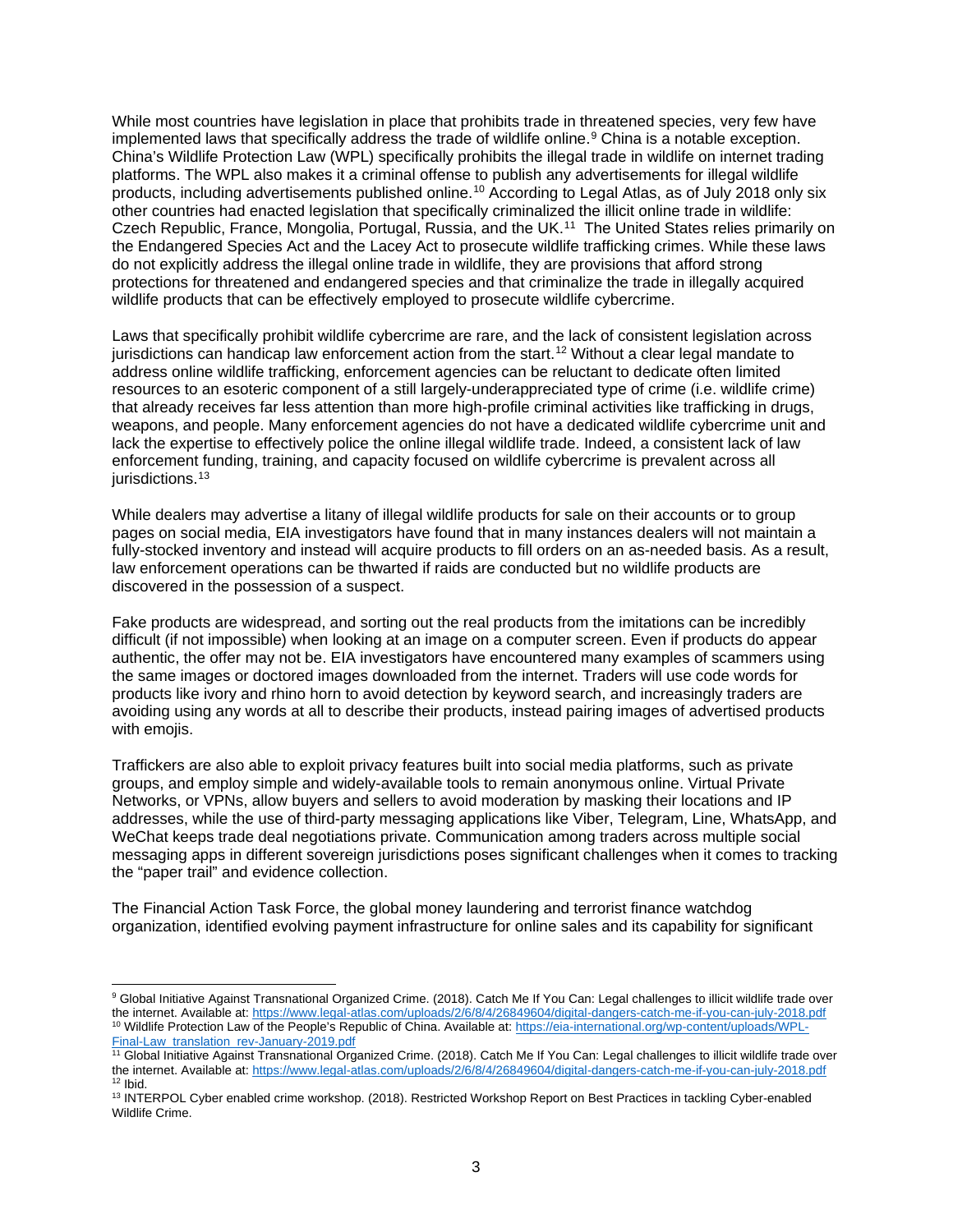growth as presenting potential challenges for countering the illegal wildlife trade.<sup>[14](#page-3-0)</sup> Online payment systems, sometimes built into social media platforms, and banking tools like M-Pesa and Alipay enable quick payments for wildlife products and can be used to launder proceeds from illegal wildlife trade deals.[15](#page-3-1)

Most social media and e-commerce companies have instituted polices that prohibit illegal wildlife trade, though enforcement of such policies has proven largely insufficient to prevent wildlife trafficking from occurring on their platforms. This is especially true for social media companies, which rely on deleting accounts of individual users, pages, and groups engaged in wildlife trafficking as the main form of moderation. Some companies will take this step only after a third-party (e.g. an NGO) reports the account or illicit activity rather than proactively searching for and removing accounts, groups, and advertisements that violate their terms of service or the law.[16](#page-3-2) Deleting accounts may have an immediate, short-term impact of suppressing a dealer's ability to advertise and communicate with potential customers, however traders can quickly and easily create new accounts and groups to resume sales, or simply switch to other platforms. [17](#page-3-3) It is unclear how successful tech companies have been at preventing this kind of recidivism.

E-commerce sites and social media platforms also make it easy for traders and consumers to exploit asymmetrical legislative frameworks regulating trade in wildlife products where a particular product may be legal in one jurisdiction and illegal in another. For instance, Japan hosts one of the last remaining and largest legal domestic ivory markets on earth. An estimated 260 tonnes of ivory have been stockpiled for sale on the Japanese market<sup>[18](#page-3-4)</sup> by the more than 16,000 registered ivory traders located throughout the country.[19](#page-3-5) International commercial trade of ivory has been prohibited by the Convention on International Trade in Endangered Species of Wild Fauna and Flora (CITES) since 1989 and many of Japan's neighbors, such as China, Taiwan, and Vietnam, have banned the domestic trade in ivory. Until recently, ivory products were widely available on Japanese e-commerce sites and could easily be purchased and shipped to individuals located outside Japan. Some traffickers have exploited the convenient supply of ivory from Japan to build up their inventory before re-selling the ivory to Chinese consumers using social media platforms. More than 5.4 tonnes of ivory have been illegally imported from Japan since 2009, with the vast majority seized by Chinese authorities. In one major case, a pair of ivory traders smuggled 3.2 tonnes of ivory purchased on the Yahoo! Japan online shopping site into China between 2010 and 2012 before being prosecuted by the Chinese authorities.<sup>[20](#page-3-6)</sup> In November 2019 Yahoo! Japan announced that it was prohibiting the sale of elephant ivory on its shopping and auction platforms due to evidence that ivory purchased on its platform was being illegally exported abroad, becoming the last major Japanese e-commerce company to finally ban ivory sales.<sup>[21](#page-3-7)</sup>

#### **COVID-19 and Online Wildlife Trafficking**

The COVID-19 pandemic has significantly affected the international illegal wildlife trade. In the early days of the pandemic when panic and uncertainties about transmission and treatment were at their peak, some

<span id="page-3-0"></span><http://www.fatf-gafi.org/media/fatf/documents/Money-laundering-and-illegal-wildlife-trade.pdf>

- <span id="page-3-2"></span><sup>16</sup> Lapowsky, I. (2018). How Facebook Groups Became a Bizarre Bazaar for Elephant Tusks. *Wired*. Available at: <https://www.wired.com/story/tusks-horns-and-claws-inside-the-fight-to-destroy-the-animal-parts-bazaar-on-facebook/> <sup>17</sup> UNODC, World Wildlife Crime Report 2020: Trafficking in Protected Species. Available at:
- <span id="page-3-3"></span>[https://www.unodc.org/documents/data-and-analysis/wildlife/2020/World\\_Wildlife\\_Report\\_2020\\_9July.pdf](https://www.unodc.org/documents/data-and-analysis/wildlife/2020/World_Wildlife_Report_2020_9July.pdf)

<span id="page-3-6"></span><span id="page-3-5"></span><sup>20</sup> CITES. (2017). Report of the Elephant Trade Information System (ETIS). CoP 17 Doc.57.6 (Rev.1) Available at: <https://cites.org/sites/default/files/eng/cop/17/WorkingDocs/E-CoP17-57-06-R1.pdf>

<sup>&</sup>lt;sup>14</sup> FATF (2020), Money Laundering and the Illegal Wildlife Trade, FATF, Paris, France,

<span id="page-3-1"></span><sup>15</sup> Ibid.; EAL. (2017). *Grinding Rhino*. Available at: [https://earthleagueinternational.org/wp-content/uploads/2017/07/Grinding-Rhino-](https://earthleagueinternational.org/wp-content/uploads/2017/07/Grinding-Rhino-July2017-Elephant-Action-League.pdf)[July2017-Elephant-Action-League.pdf](https://earthleagueinternational.org/wp-content/uploads/2017/07/Grinding-Rhino-July2017-Elephant-Action-League.pdf)

<span id="page-3-4"></span><sup>18</sup> Written response from the Wildlife Division, Nature Conservation Bureau, Minister of Environment to Sakamoto M./Japan Tiger and Elephant Fund, dated on 2 April 2020

<sup>&</sup>lt;sup>19</sup> Japan Wildife Research Centre. July 31 2020. <http://www.jwrc.or.jp/service/jigyousha/files/tourokubo.pdf>

<span id="page-3-7"></span><sup>&</sup>lt;sup>21</sup> EIA. (2019). End of an Era: Yahoo! Japan Ceases Ivory Sales. Available at: [https://eia-global.org/blog-posts/20191112-end-of](https://eia-global.org/blog-posts/20191112-end-of-era-yahoo!-japan-ceases-ivory-sales)[era-yahoo!-japan-ceases-ivory-sales](https://eia-global.org/blog-posts/20191112-end-of-era-yahoo!-japan-ceases-ivory-sales)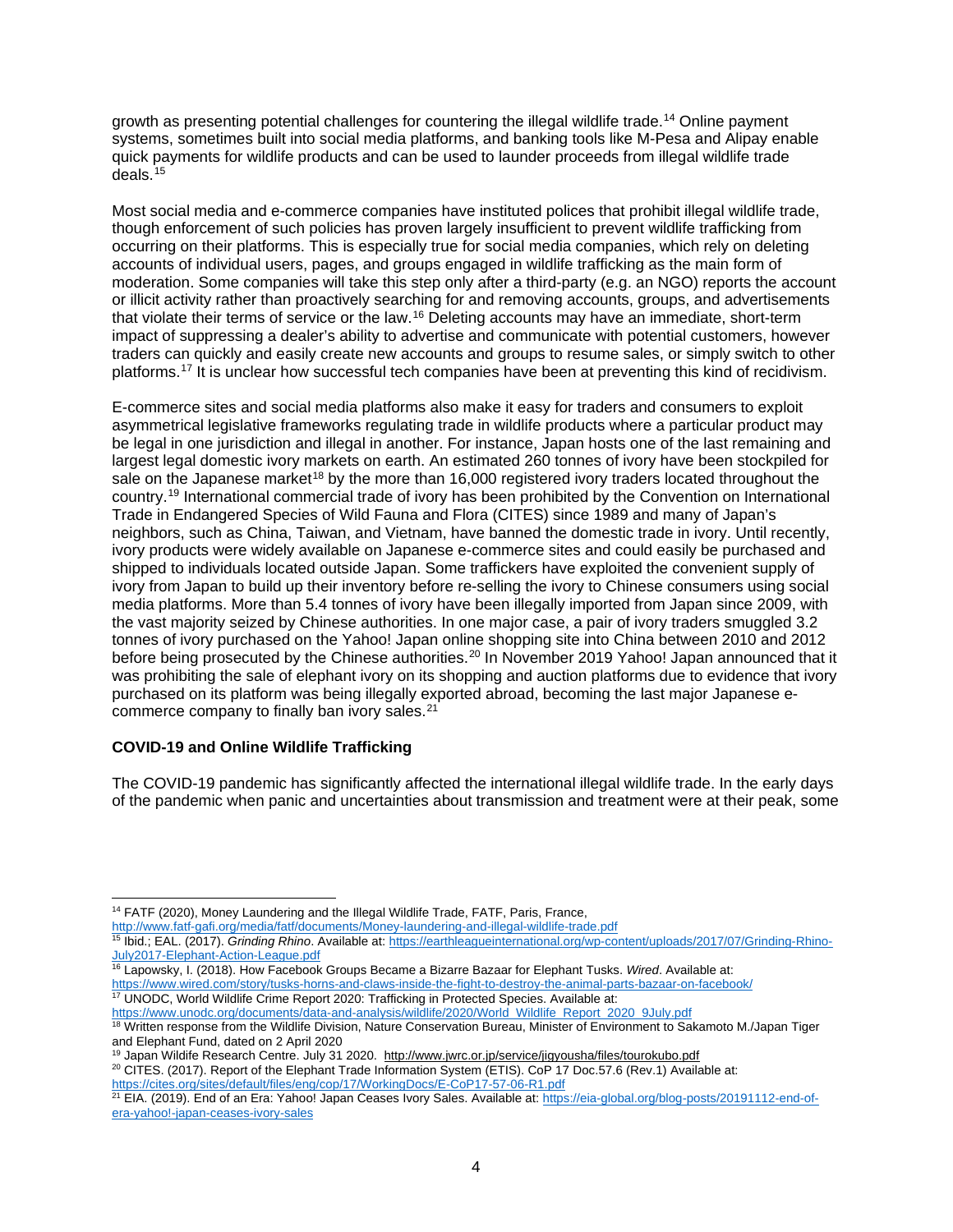online wildlife traders were quick to seize on the opportunity to promote alleged remedies for the coronavirus that contained rhino horn, tiger bone, and other endangered and illegal wildlife products.<sup>[22](#page-4-0)</sup>

For instance, in the spring of 2020 EIA investigators discovered wildlife traffickers based in Laos and China selling a Traditional Chinese Medicine (TCM) product called Angong Niuhuang Wan on their WeChat accounts.<sup>[23](#page-4-1)</sup> The version of the product advertised by the traffickers is apparently produced in North Korea and contains rhino horn – which is illegal – according to the ingredients list shared by the traffickers. EIA had previously reported these traffickers to the relevant government authorities and international agencies, though they have continued to operate with impunity.

Countrywide lockdowns around the world have led to major disruptions and reductions in international travel and in turn to the international trade routes that traffickers utilize to move illegal wildlife products. In response, wildlife traders in Africa are believed to be stockpiling large quantities of ivory, pangolin scales and other wildlife products in expectation of renewed sales when travel restrictions are lifted.<sup>24</sup> Some traders have turned to alternative methods for moving their products to buyers in Asia, such as dispatching shipments via sea instead of air.[25](#page-4-3)

Travel restrictions have also meant that traders have increasingly relied on social media platforms like WeChat and messaging applications like WhatsApp to organize and conduct illegal wildlife trade deals. In pre-pandemic era, it was unusual for the wholesale raw materials suppliers of organized criminal networks based in Africa to sell to Vietnamese and Chinese buyers without meeting in-person. With international travel curtailed, traders have become more flexible and are willing to take greater risks by trusting online buyers when finalizing sales in order to continue brining in revenue. $^{26}$  $^{26}$  $^{26}$ 

#### **EIA Actions to Counter Online Wildlife Trafficking**

As the Committee will recall, the "I" in EIA stands for investigation. Investigating and exposing environmental crime is what EIA does best and it is a skill we have been continually honing ever since we conducted our first investigation into the illegal ivory trade in the late 1980s. Just as the technologies and *modus operandi* of criminals evolves over time, so must our investigative tactics and strategies. The very same social media platforms that wildlife traffickers use to connect with suppliers, traders, and buyers have also become key analytical tools for us as we develop and carry out investigations into organized criminal networks controlling the trade in illegal wildlife and forest products.

Turning the vast amount of raw data available online into useable intelligence is an arduous, time consuming process and the overwhelming amount of information – in the form of trader profiles, products advertised for sale, and group pages dedicated to the buying and selling of illegal wildlife products – can be challenging to process. While EIA does collect these types of data, when it comes to countering wildlife trafficking online, our work tends to focus on building profiles and mapping the social networks of persons of interest who are members of organized wildlife trafficking syndicates operating in Africa and Asia. This information is used to inform our investigations and may be shared with law enforcement as appropriate.

When information gathered is not relevant to a particular EIA investigation, when entities are considered low level in the trade hierarchy, and when law enforcement intervention is unlikely, EIA often works with in-country partners to report accounts directly to companies to get the accounts shut down and

<span id="page-4-0"></span> $22$  EIA. (2020). "Glue" made from the bones of endangered tigers is being sold to promote health during the pandemic. Available at: [https://eia-international.org/blog/glue-made-from-the-bones-of-endangered-tigers-is-being-sold-to-promote-health-during-the](https://eia-international.org/blog/glue-made-from-the-bones-of-endangered-tigers-is-being-sold-to-promote-health-during-the-pandemic/)[pandemic/](https://eia-international.org/blog/glue-made-from-the-bones-of-endangered-tigers-is-being-sold-to-promote-health-during-the-pandemic/)

<span id="page-4-1"></span><sup>&</sup>lt;sup>23</sup> EIA. (2020). China and Laos wildlife traffickers exploiting coronavirus fears to peddle illegal wildlife. Available at: <u>https://eia-</u> [international.org/news/china-and-laos-wildlife-traffickers-exploiting-coronavirus-fears-to-peddle-illegal-wildlife-fake-cures/](https://eia-international.org/news/china-and-laos-wildlife-traffickers-exploiting-coronavirus-fears-to-peddle-illegal-wildlife-fake-cures/)  $24$  EIA. (2020). While you've been in lockdown, so have wildlife criminals – and many of them have been 'working from home'. Available at: [https://eia-international.org/news/while-youve-been-in-lockdown-so-have-wildlife-criminals-and-many-of-them-have-](https://eia-international.org/news/while-youve-been-in-lockdown-so-have-wildlife-criminals-and-many-of-them-have-been-working-from-home/)

<span id="page-4-2"></span>[been-working-from-home/](https://eia-international.org/news/while-youve-been-in-lockdown-so-have-wildlife-criminals-and-many-of-them-have-been-working-from-home/)<br><sup>25</sup> Ibid.

<span id="page-4-4"></span><span id="page-4-3"></span> $26$  Ibid.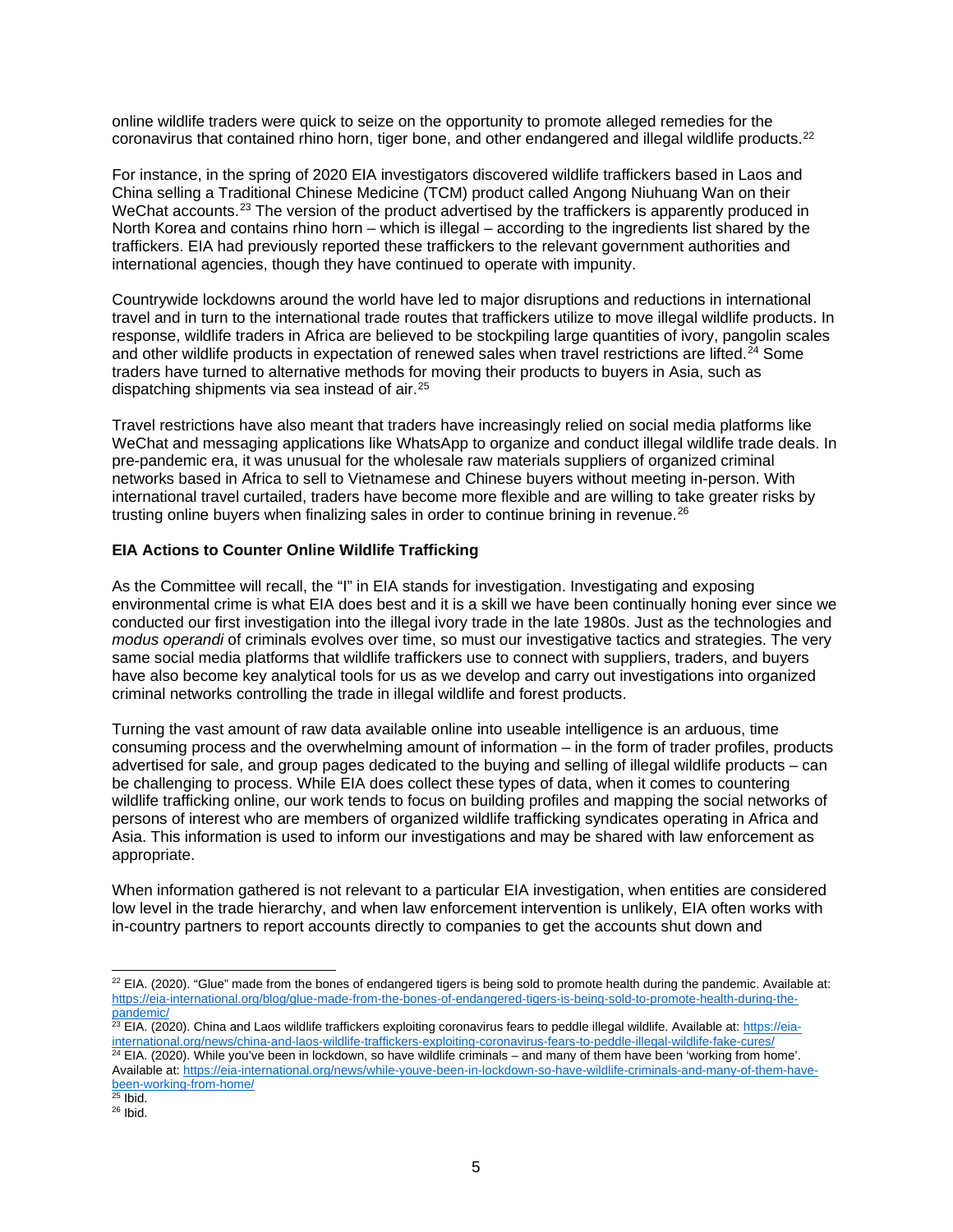advertisements removed. While we have found tech companies to be fairly responsive to such alerts, the long-term effectiveness of this kind of ad-hoc moderation is unclear.

#### **Conclusion**

World governments are finally beginning to acknowledge the threats posed by wildlife cybercrime. The Parties to CITES have adopted resolution on *Compliance and enforcement* that includes a suite of recommendations directed at Parties to address wildlife crime linked to the internet. Included among these are the recommendations to establish a national-level enforcement unit dedicated to investigating wildlife cybercrime or incorporate wildlife trade issues into existing cybercrime units, appoint national focal points of contact with expertise in online investigations and prosecutions to serve as focal points for enquiries from other parties and intergovernmental organizations, and engage directly with online tech companies raise awareness of online wildlife crime and publish policies to prevent illegal wildlife trade on their platforms.<sup>[27](#page-5-0)</sup>

INTERPOL, a member of the International Consortium for Combatting Wildlife Crime<sup>28</sup>, has also begun to turn its focus toward addressing wildlife cybercrime. Through its Global Complex for Innovation (IGCI) based in Singapore, INTERPOL provides assistance to world governments as they tackle the illegal online trade in wildlife in the form of investigative support, criminal intelligence analysis support, and general guidance.[29](#page-5-2) In 2020 INTERPOL produced a volume of confidential guidelines, *Wildlife Crime Linked to the Internet,* for law enforcement practitioners to help governments more effectively investigate and prosecute wildlife crime linked to the internet.<sup>[30](#page-5-3)</sup> With funding support from USAID, INTERPOL's Environmental Security Programme and IGCI have also conducted digital forensics training courses to train wildlife investigators on techniques to extract and analyze data recovered from electronic devices.<sup>[31](#page-5-4)</sup>

Many tech companies have instituted policies to prevent the illegal wildlife trade on their platforms, and dozens of the world's leading social media, e-commerce, and search companies have joined the Coalition to End Wildlife Trafficking Online to take an industry-level approach to preventing online wildlife trafficking. $32$  Such actions are welcome and represent important steps to eliminating the illegal wildlife trade across popular social media and e-commerce sites, however to date the implementation of such policies has been far from sufficient across many of these platforms. Tech companies must be more proactive in moderating content across their sites and increase collaboration and communication with law enforcement agencies investigating and prosecuting wildlife cybercrime. This will likely require tech companies to invest in additional staff with specialized training and in the development and implementation of advanced technologies that can help to automate the detection and analysis of vast amounts of data.

The United States is well-positioned to lead by example when it comes to countering the illegal online trade in wildlife. The FWS Office of Law Enforcement (OLE) began investigating online wildlife crime as far back as the late 1990s, $33$  and in the decades that have followed the challenges to policing wildlife crime online have only increased. Law enforcement authorities must sift through enormous amounts of advertisements, posts, and user profiles in multiple languages spread across dozens of platforms and that fall within multiple jurisdictions. As the lead agency for countering wildlife trafficking FWS OLE

<span id="page-5-2"></span><https://cites.org/sites/default/files/notif/E-Notif-2019-042.pdf>

<span id="page-5-0"></span><sup>27</sup> CITES Resolution Conf. 11.3 (Rev. CoP18) *Compliance and enforcement*. Available at: <https://cites.org/sites/default/files/document/E-Res-11-03-R18.pdf>

<span id="page-5-1"></span><sup>&</sup>lt;sup>28</sup> International Consortium on Combatting Wildlife Crime. [https://cites.org/eng/prog/iccwc\\_new.php](https://cites.org/eng/prog/iccwc_new.php) <sup>29</sup> CITES. (2019). Notification to the Parties No. 2019/42: Wildlife crime linked to the Internet. Available at:

<span id="page-5-3"></span><sup>30</sup> INTERPOL. (2020). Wildlife Crime Linked to the Internet: Practical Guidelines for Law Enforcement Practitioners. Available at: [https://cites.org/sites/default/files/I/INTERPOL\\_Guidelines-Wildlife\\_Crime\\_Linked\\_to\\_Internet-March2020-PUBLIC.pdf](https://cites.org/sites/default/files/I/INTERPOL_Guidelines-Wildlife_Crime_Linked_to_Internet-March2020-PUBLIC.pdf) <sup>31</sup> INTERPOL. (2017). INTERPOL launches first digital forensics training course for wildlife investigations. Available at:

<span id="page-5-4"></span>[https://www.interpol.int/en/News-and-Events/News/2017/INTERPOL-launches-first-digital-forensics-training-course-for-wildlife](https://www.interpol.int/en/News-and-Events/News/2017/INTERPOL-launches-first-digital-forensics-training-course-for-wildlife-investigations)[investigations](https://www.interpol.int/en/News-and-Events/News/2017/INTERPOL-launches-first-digital-forensics-training-course-for-wildlife-investigations)

<span id="page-5-5"></span><sup>32</sup> Coalition to End Wildlife Trafficking Online. (2020). Offline And In The Wild: A progress report of the Coalition to End Wildlife Trafficking Online. Available at[: https://c402277.ssl.cf1.rackcdn.com/publications/1308/files/original/Offline\\_and\\_In\\_the\\_Wild\\_-](https://c402277.ssl.cf1.rackcdn.com/publications/1308/files/original/Offline_and_In_the_Wild_-_Coalition_2020_Progress_Report.pdf?1583110977) [\\_Coalition\\_2020\\_Progress\\_Report.pdf?1583110977](https://c402277.ssl.cf1.rackcdn.com/publications/1308/files/original/Offline_and_In_the_Wild_-_Coalition_2020_Progress_Report.pdf?1583110977)

<span id="page-5-6"></span><sup>33</sup> CITES World Newsletter. 2010. Untangling the Net: U.S. Fish and Wildlife Service Efforts to Target Internet Wildlife Trafficking. Available at:<https://cites.org/eng/news/world/19/4.php>